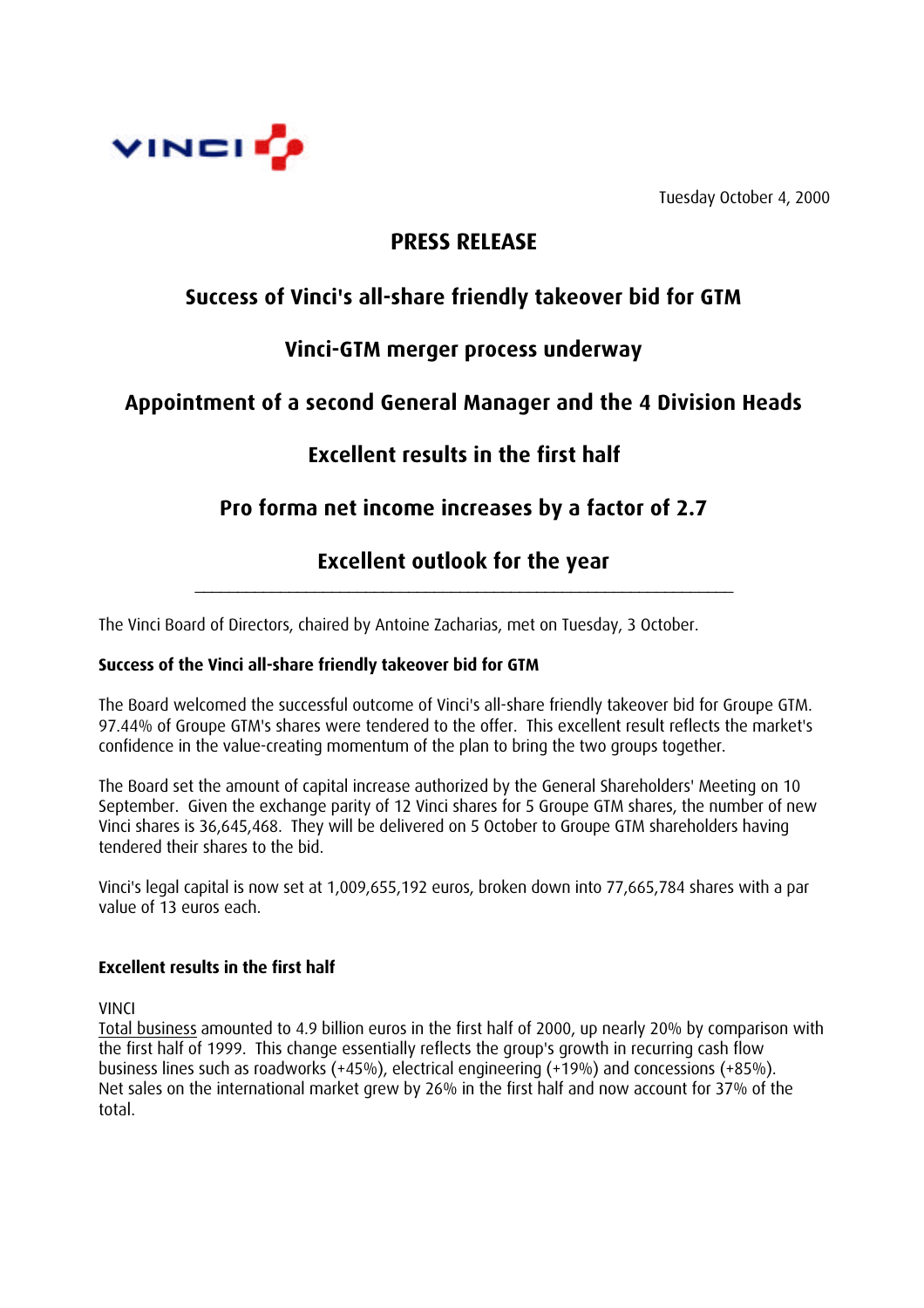Operating income increased by a factor of 2.3 to nearly 100 million euros, representing 2.1% of net sales as compared with 1.1% in the first half of 1999.

Gross operating surplus was up 65% at 188 million euros. It now represents 4% of net sales. This increase reflects the sound position of all group business lines, achieved as a result of the strategic repositioning and selectivity policy required of all business lines. Operating income has tripled in construction and now represents 2.6% of net sales, and it has increased by nearly 45% in electrical engineering and works.

Net income amounts to 80 million euros and has increased by a factor of 1.9 as compared to net income on 30 June 1999 (by a factor of 3 on a like-with-like basis).

#### GROUPE GTM

Total business for the first half amounted to 4 billion euros, up 15% by comparison with the same period in 1999, or 12% on a like-with-like basis. There was sustained growth in the concessions and roadworks business lines.

Operating income for the first six months amounted to 58 million euros, against 31 for the same period in the previous year.

Net income amounted to 123 million euros (of which 73 million represented a capital gain on disposal) compared to 17 million euros in the first half of 1999.

VINCI + GTM pro-forma results for the first half

The VINCI + GTM pro-forma results (excluding ETPM and GTM's industrial division), which foreshadow the scope of the new group, show:

- a 12% increase in net sales, driven by growth in concessions, roadworks and electrical works;
- operating income up 31% thanks to an increase in the contribution of concessions, strong growth in electrical engineering and works, very good results in roadworks in France and the recovery of construction;
- net income up by a factor of 2.7 excluding the capital gain from the ETPM disposal.

## **Organization of the new group**

Antoine Zacharias presented the operating structure set up to make it possible to rapidly integrate the two groups and foster synergies. Organization is by business lines in 4 divisions:

VINCI CONCESSIONS whose Head is Jean-Claude Roude

This division should achieve net sales of 1.4 billion euros<sup>\*</sup> in 2000, as well as operating income of more than 550 million euros<sup>\*</sup>.

It brings together all the group's concessions, in particular:

- 65% of the share capital of Cofiroute
- a 66.66% stake in Stade de France
- more than 740,000 parking spaces in France and the rest of the world
- holdings in many other long-term structure (particularly the Tagus and Severn Bridges) and airport (25 airports worldwide) concessions.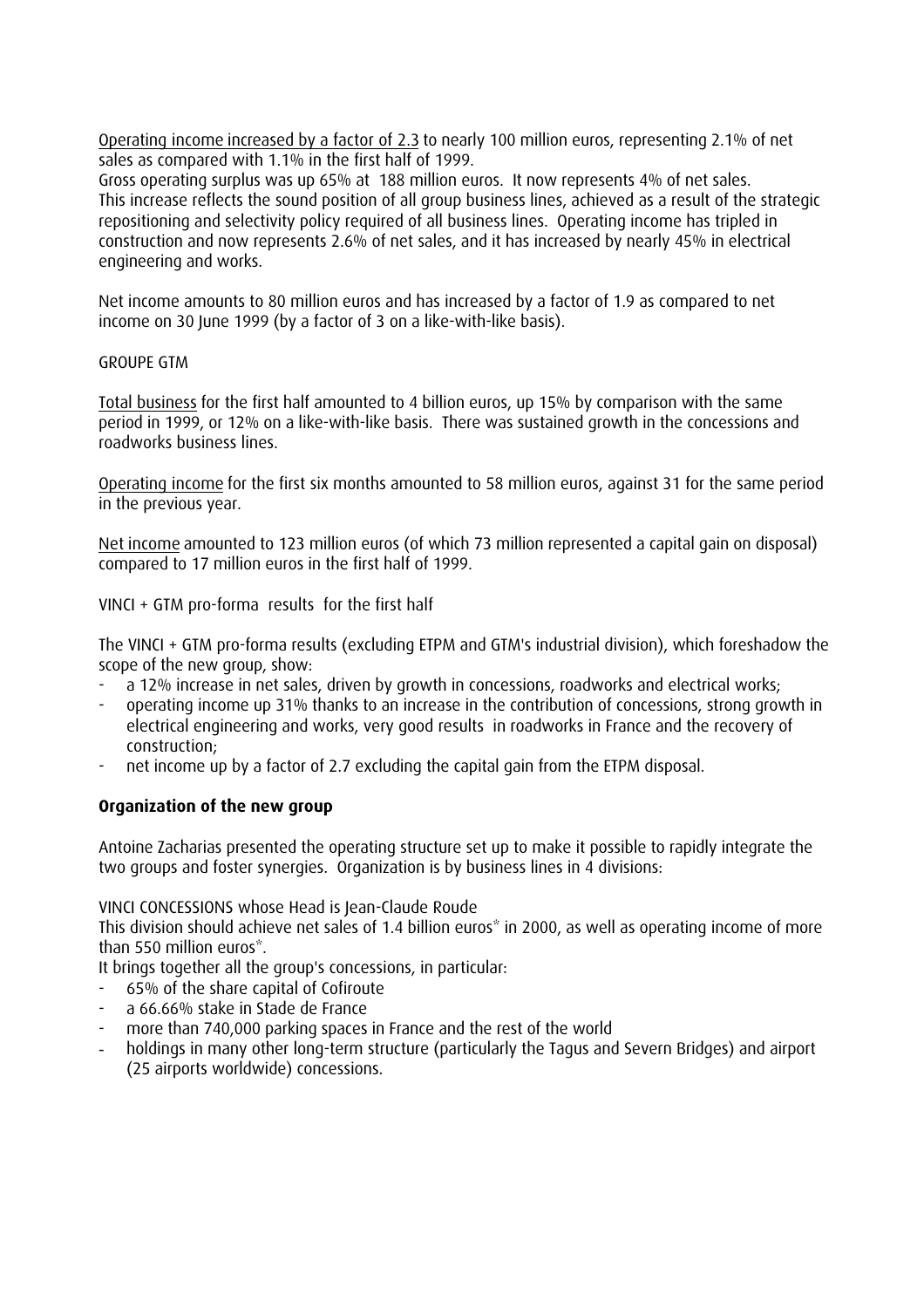VINCI ENERGY AND INFORMATION whose Head is Christian Péguet

In 2000, this division is expected to generate net sales of 3.2 billion euros\* and post operating income of more than 100 million euros\*. It is the leader in all its business lines (electrical engineering, new information and communications technologies, etc.) in France.

VINCI ROADWORKS whose Head is Roger Martin

This division should be generating net sales of 5 billion euros\* and operating income of over 130 million euros\* in 2000.

As number one on the European market with Eurovia and Entreprise Jean Lefèbvre, VINCI ROADWORKS has a large network in France and in Europe as well as significant positions on the American continent. Its industrial production facilities make it the leading French producer of aggregate and bituminous mix.

VINCI CONSTRUCTION whose Head is Xavier Huillard

This division is expected to generate net sales of 6.5 billion euros\* and operating income of more than 130 million euros<sup>\*</sup> in 2000. VINCI CONSTRUCTION will retain two networks in France and have a unified organization on the international market. Its ability to supply the full range of construction services strengthens group companies' ability to provide comprehensive offerings on an increasingly integrated market.

## **Group Senior Management**

The Group's Executive Committee is now made up of:

Chairman and Chief Executive Officer: Antoine Zacharias

Directors and General Managers

- Bernard Huvelin
- Jérôme Tolot, nominated by Antoine Zacharias and appointed General Manager of VINCI by the Board of Directors

VINCI Deputy General Managers and Division Heads

- Jean-Claude Roude
- Christian Péguet
- Roger Martin
- Xavier Huillard

Board of Directors

The Board of Directors has co-opted Mr. Schneebeli to replace Mr. Philippe Germond who has resigned.

\* VINCI + GTM pro-forma forecast for the full year 2000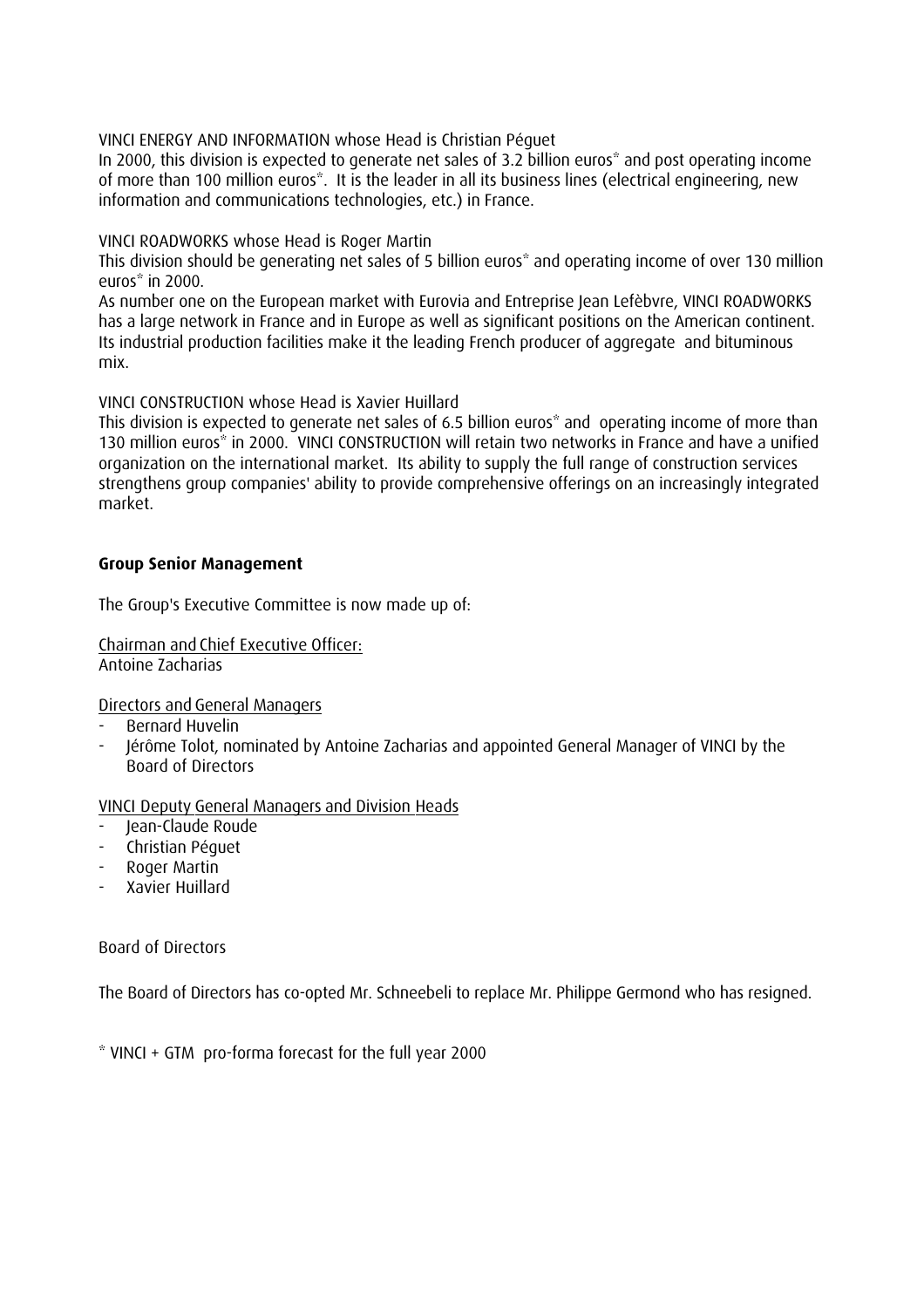## **Start of the VINCI - GTM merger process**

The Chairman proposed to the Board that it convene a VINCI General Shareholders' Meeting on 19 December 2000 to consider a VINCI - Groupe GTM absorption-merger plan. The merger would facilitate integration of the two entities and make it possible to simplify the legal structure of the new group and strengthen its financial structure.

The plan will also be submitted to Groupe GTM shareholders, likewise convened for a General Shareholders' Meeting on 19 December 2000.

The exchange parity set for this merger is identical with that of the all-share friendly takeover bid, 12 VINCI shares for 5 Groupe GTM shares.

New share buy-back plan

In the course of this Shareholders' Meeting, VINCI shareholders will also decide on an adjustment of the share buy-back ceiling to 10% of the new share capital. Given the current amount of treasury stock, this adjustment would mean a potential buy-back of nearly 4 million additional shares.

Excellent outlook for the year as a whole

Commenting on VINCI's prospects, Chairman Zacharias emphasized the momentum of the group in its new scope:

- the outlook for the new VINCI group is excellent, with more than 80% of operating income coming from recurring activities;
- its exposure to cyclical fluctuations in construction is now very limited:
- it has a good position in businesses showing sustained growth:
- it has an order book which is increasing in recurring business lines.

These factors should make it possible for VINCI to achieve, in FY 2000,

- net sales of more than 16,5 billion euros
- operating income of more than 930 million euros
- net income of more than 400 million euros

(VINCI + GTM pro forma figures for the full year)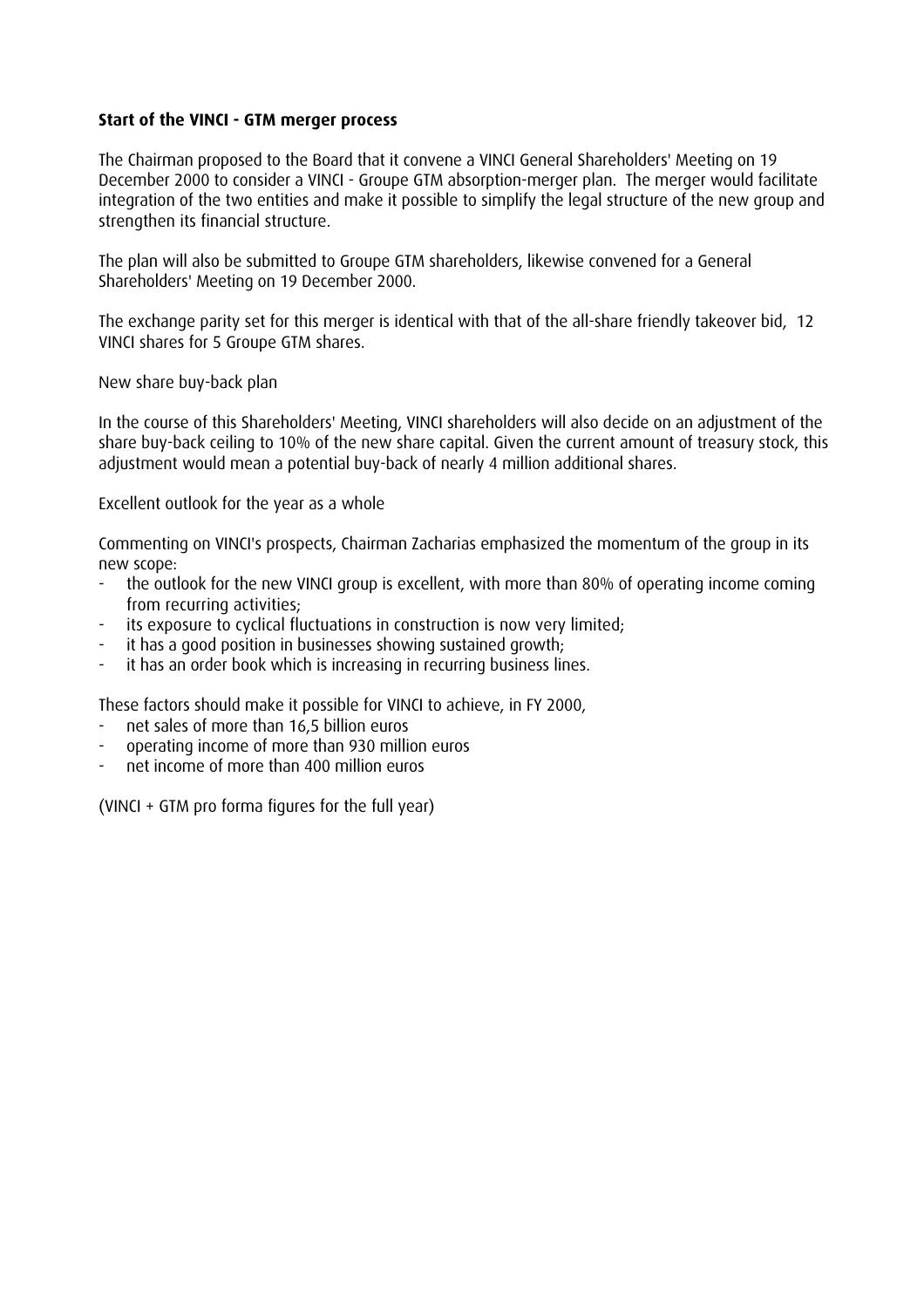## *(in millions of euros)*

|                     | 1st semester 1999 | 1st semester 2000 | Variation<br>1999/2000                         |
|---------------------|-------------------|-------------------|------------------------------------------------|
| <b>VINCI</b>        |                   |                   |                                                |
| Total business      | 4,070             | 4,851             | $+19%$<br>$(+7%$ on a like-for-<br>like basis) |
| Operating income    | 43                | 99                | x2.3                                           |
| Net income          | 43                | 80                | x1.9                                           |
| Restated net income | $27^*$            | 80                | x3                                             |

\* including Sogeparc and Teerbau

|                         | 1st semester 1999 | 1st semester 2000 | Variation<br>1999/2000                          |
|-------------------------|-------------------|-------------------|-------------------------------------------------|
| <b>GTM</b>              |                   |                   |                                                 |
| Total business          | 3,510             | 4,034             | $+15%$<br>$(+12%$ on a like-<br>for-like basis) |
| Operating income        | 31                | 53                | x1.9                                            |
| Net income              | 17                | 123               | x7.2                                            |
| Excl. ETPM capital gain | 17                | 50                | x2.9                                            |

|                           | 1st semester 1999<br>proforma*<br>(incl. Sogeparc and | 1st semester 2000<br>proforma* | Variation<br>1999/2000 |
|---------------------------|-------------------------------------------------------|--------------------------------|------------------------|
|                           | Teerbau)                                              |                                |                        |
| VINCI + GTM (pro forma)   |                                                       |                                |                        |
|                           |                                                       |                                |                        |
| <b>TOTAL BUSINESS</b>     |                                                       |                                |                        |
| Concessions               | 584                                                   | 655                            | $+12%$                 |
| Energy & Information      | 1,344                                                 | 1,494                          | $+11\%$                |
| Roads                     | 2,068                                                 | 2,362                          | $+14%$                 |
| Construction              | 3,008                                                 | 3,317                          | $+10%$                 |
| Miscellaneous             | 155!                                                  | 167                            |                        |
|                           |                                                       |                                |                        |
| <b>TOTAL</b>              | 7,159                                                 | 7,995                          | $+12%$                 |
| OPERATING INCOME          | 266                                                   | 348                            | $+31%$                 |
| NET INCOME                |                                                       |                                |                        |
| - excl. ETPM capital gain | 49                                                    | 130                            | x2.7                   |
| - incl. ETPM capital gain | 49                                                    | 203                            | X4.2                   |

\* Excluding offshore and industrial division of GTM (to be sold to Suez Lyonnaise des Eaux by end 2000) and including fully consolidation of Cofiroute and Stade de France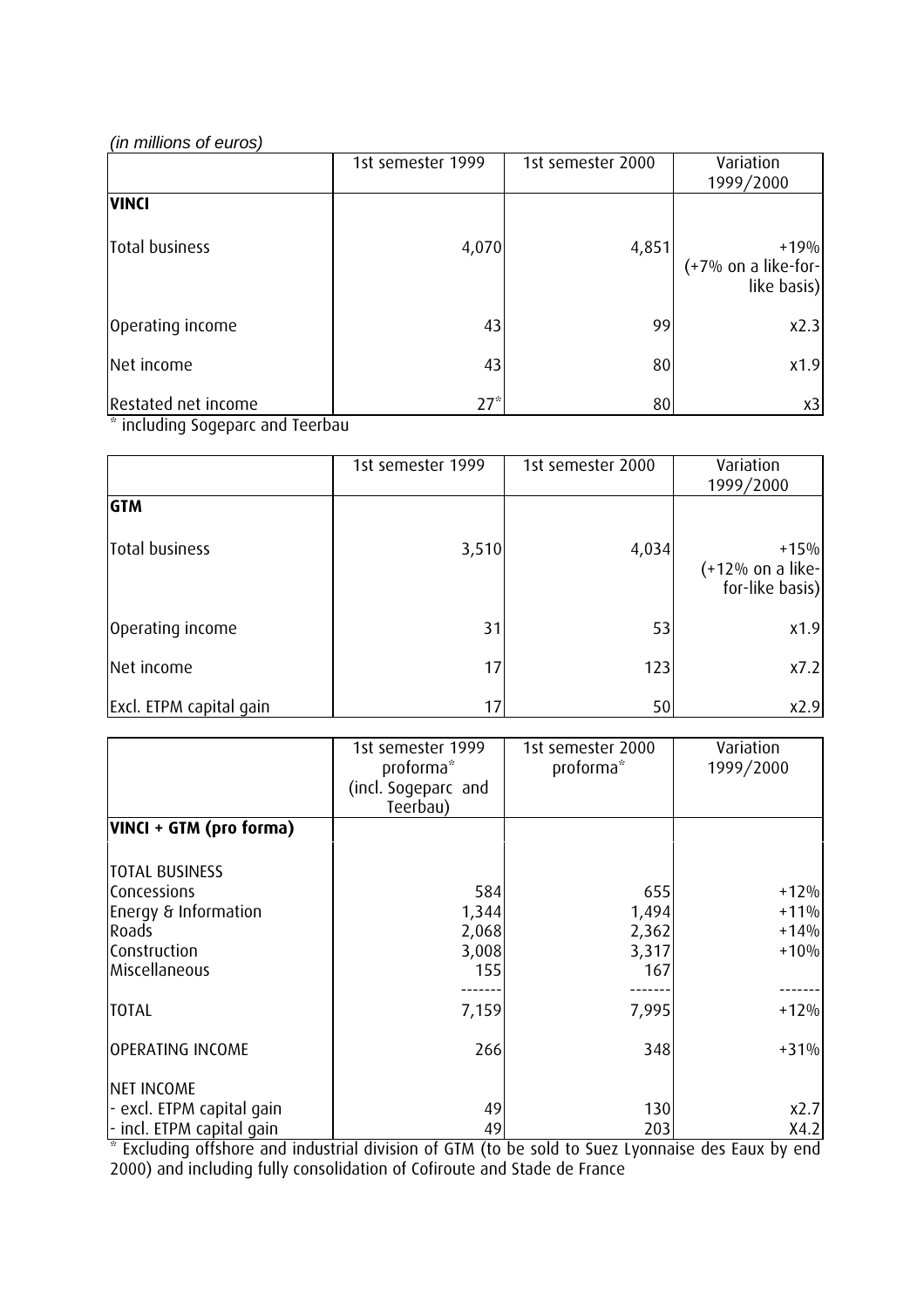## **Biographies of the Top Management Team**

Antoine Zacharias - Chairman and Chief Executive Officer of Vinci

Antoine Zacharias, born in 1939 an a graduate of ENSEEIHT, held a variety of positions in Compagnie Générale des Eaux, where he spent most of his career. In particular, he was Regional Manager for Lyon and in charge of developing and tracking the Group's business in Germany. He was appointed Deputy General Manager of Compagnie Générale des Eaux in 1994 and became amember of the Vivendi Executive Committee in 1995. A Director and General Manager of Vinci since 1991, he was appointed Chairman in June 1997. He resigned from Vivendi in April 2000, when Vivendi cut its holding in Vinci to 17%.

Antoine Zacharias is also Chairman of the Supervisory Board of Vinci Deutschland and a Director of Vivendi Environnement, Sogeparc, Eurohypo (a subsidiary of Deutsche Bank) and Cofiroute.

Bernard Huvelin - Director and General Manager of Vinci

Bernard Huvelin, born in 1937 and an alumnus of HEC (class of 1960), joined SGE in November1962 and has spent his entire career there. He was appointed Company Secretary in January 1974 and from 1982 to 1990 held several positions in the group's senior management before becoming Deputy General Manager in 1991, General Manager in 1997, and Director-General Manager in 1999. Bernard Huvelin has also been Chairman of the Stade de France Consortium since 1998 and is a member of the Supervisory Board of Sogeparc and a Director of Groupe GTM.

Jérôme Tolot - Director and General Manager of Vinci

Born in 1952, Jérôme Tolot is a graduate of INSEAD and Sciences Po Paris. He spent most of his career at Lyonnaise des Eaux, which he joined as financial controller in 1982, and he then joined Degrémont in 1985 and Dumez as General Manager in 1991 and became Chairman and CEO of Dumez Construction in 1994. He has been Director-General Manager of Groupe GTM since 1995 and is currently Director and General Manager of Vinci.

Jérôme Tolot is a Director of Cofiroute.

## Jean-Claude Roude - Head of VINCI CONCESSIONS

Born in 1940, Jean-Claude Roude is a graduate of Ecole Polytechnique and Ecole Nationale des Ponts et Chaussées. After beginning his career in public administration where he held the positions of Director of the Autoroute Blanche at Société du Tunnel sous le Mont Blanc and Deputy General Manager of Semaly, he joined Entreprise Jean Lefebvre in 1979 and became Manager for France in 1985, General Manager in 1988 and Chairman and CEO in 1992. Jean-Claude Roude is a Director of Cofiroute. He is currently Head of Vinci Concessions.